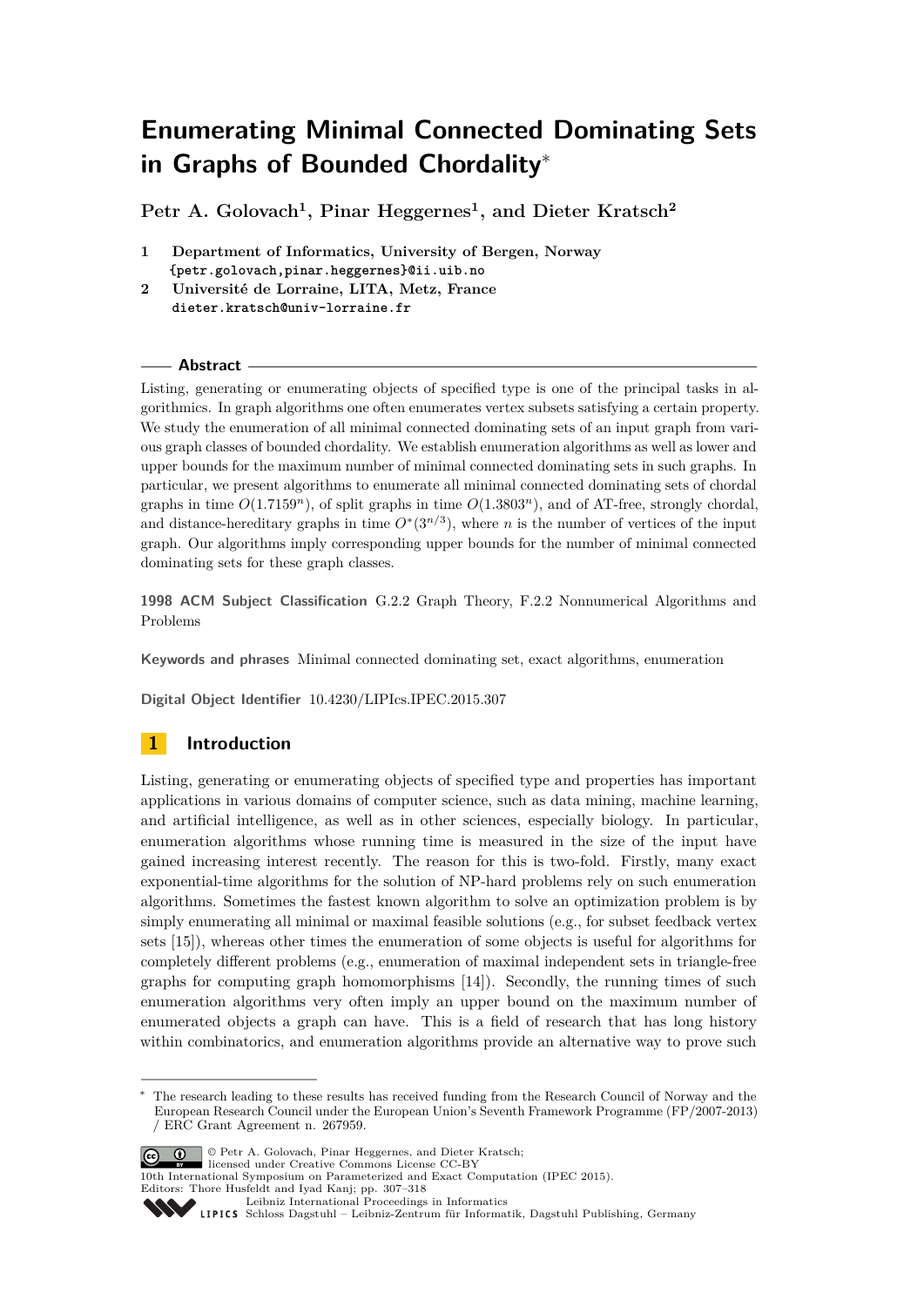combinatorial bounds. In fact, several classical examples exist in this direction, of which one of the most famous is perhaps that of Moon and Moser [\[25\]](#page-11-3) who showed that the maximum number of maximal independent sets in a graph on *n* vertices is  $3^{n/3}$ . Although the arguments of [\[25\]](#page-11-3) were purely combinatorial, the same bound is also achieved by an enumeration algorithm with running time  $O^*(3^{n/3})$ , where the  $O^*$ -notation suppresses polynomial factors.

The mentioned result on the number of maximal independent sets is tight, as there is a graph that has exactly 3 *n/*<sup>3</sup> maximal independent sets, namely a disjoint union of *n/*3 triangles. However, for many upper bounds, no such matching lower bound is known, and hence for the maximum number of many objects there is a gap between the known upper and lower bounds. This motivates the study of enumeration of objects in graphs belonging to various graph classes. For example, the maximum number of minimal dominating sets in graphs is known to be at most 1*.*7159*<sup>n</sup>* [\[13\]](#page-11-4), however no graph having more than 1*.*5704*<sup>n</sup>* minimal dominating sets is known. On the other hand, on many graph classes matching upper and lower bounds can be shown on the maximum number of minimal dominating sets [\[7,](#page-11-5) [9\]](#page-11-6). Furthermore, even if the bound on general graphs is tight, a better bound might exist for graph classes, which might be useful algorithmically and interesting combinatorially. For example, the maximum number of maximal independent sets in triangle-free graphs is at most  $2^{n/2}$  and they can be listed in time  $O^*(2^{n/2})$  [\[5\]](#page-11-7), which was used in the above mentioned algorithm for homomorphisms [\[14\]](#page-11-1). As a consequence, there has been extensive research in this direction recently, both on general graphs and in particular on graph classes. Examples of algorithms for the enumeration and combinatorial lower and upper bounds on graph classes exist for minimal feedback vertex sets, minimal subset feedback vertex sets, minimal dominating sets, minimal separators, and potential maximal cliques [\[7,](#page-11-5) [8,](#page-11-8) [9,](#page-11-6) [12,](#page-11-9) [15,](#page-11-0) [17,](#page-11-10) [19,](#page-11-11) [20,](#page-11-12) [21\]](#page-11-13).

In this paper we initiate the study of the enumeration and maximum number of minimal *connected* dominating sets in a given graph. Interestingly, the best known upper bound for the maximum number of minimal connected dominating sets in an arbitrary *n*-vertex graph is  $2^n$ , i.e., the trivial one. The best lower bound we achieve in this paper is  $3^{(n-2)/3}$ , and thus the gap between the known lower and upper bounds is huge on arbitrary graphs. Furthermore, although connected dominating sets have been subject to extensive study when it comes to optimization and decision variants, their enumeration has been left completely unattended. In fact computing a minimum connected dominating set is one of the classical NP-hard problems already mentioned in the monograph of Garey and Johnson [\[18\]](#page-11-14). The best known running time of an algorithm solving this problem is  $O(1.8619^n)$  [\[1\]](#page-10-0), which is surprisingly larger than the best known lower bound  $3^{(n-2)/3} \approx 1.4423^n$ .

The results that we present in this paper are summarized in the following table, where *n* is the number of vertices and *m* is the number of edges of an input graph belonging to the given class.

| Graph Class         | Lower Bound             | Upper Bound        | Enumeration Algorithm |
|---------------------|-------------------------|--------------------|-----------------------|
| chordal             | $3^{(n-2)/3}$           | $O(1.7159^n)$      | $O(1.7159^n)$         |
| split               | 1.3195 <sup>n</sup> [7] | $1.3803^n$         | $O(1.3803^n)$         |
| cobipartite         | 1.3195 <sup>n</sup> [7] | $1.3803^n$         | $O(1.3803^n)$         |
| interval            | $3^{(n-2)/3}$           | $3^{(n-2)/3}$      | $O^*(3^{n/3})$        |
| AT-free             | $3(n-2)/3$              | $O^*(3^{(n-2)/3})$ | $O^*(3^{n/3})$        |
| strongly chordal    | $3^{(n-2)/3}$           | $2^{n/3}$          | $O^*(3^{n/3})$        |
| distance-hereditary | $3(n-2)/3$              | $3^{n/3} \cdot n$  | $O^*(3^{n/3})$        |
| cograph             | m                       | m                  | O(m)                  |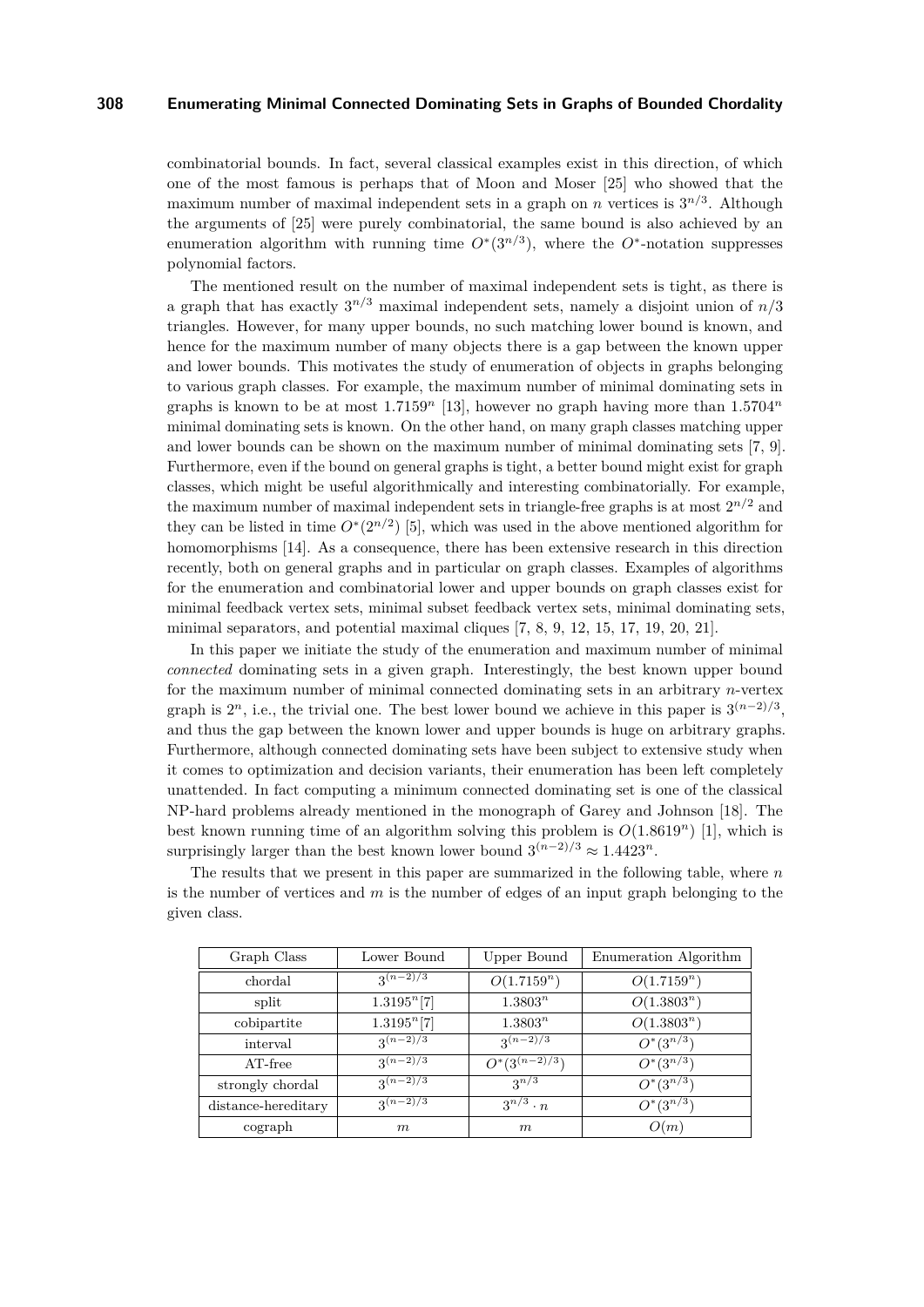# **2 Preliminaries**

We consider finite undirected graphs without loops or multiple edges. For each of the graph problems considered in this paper, we let  $n = |V(G)|$  and  $m = |E(G)|$  denote the number of vertices and edges, respectively, of the input graph *G*. For a graph *G* and a subset  $U \subseteq V(G)$  of vertices, we write  $G[U]$  to denote the subgraph of *G* induced by *U*. We write *G* − *U* to denote the subgraph of *G* induced by  $V(G) \setminus U$ , and  $G - u$  if  $U = \{u\}$ . A set  $U \subseteq V(G)$  is *connected* if  $G[U]$  is a connected graph. For a vertex *v*, we denote by  $N_G(v)$ the *(open) neighborhood* of *v*, i.e., the set of vertices that are adjacent to *v* in *G*. The *closed neighborhood*  $N_G[v] = N_G(v) \cup \{v\}$ . For a set of vertices  $U \subseteq V(G)$ ,  $N_G[U] = \cup_{v \in U} N_G[v]$ and  $N_G(U) = N_G[U] \setminus U$ . We say that *P* is a  $(u, v)$ -path if *P* is a path that joins *u* and *v*. The vertices of *P* different from *u* and *v* are the *inner* vertices of *P*. The *distance* dist<sub>*G*</sub>(*u, v*) between vertices *u* and *v* of *G* is the number of edges on a shortest  $(u, v)$ -path. A path (cycle) *P* is *induced* if it has no *chord*, i.e., there is no edge of *G* incident to any two vertices of *P* that are not adjacent in *P*. The *chordality* chord( $G$ ) of a graph  $G$  is the length of a longest induced cycle in *G*; if *G* has no cycles, then chord(*G*) = 0. A vertex *v* is a *cut vertex* of a connected graph *G* with at least two vertices if  $G - v$  is disconnected.

For a non-negative integer k, a graph *G* is k-chordal if chord(*G*)  $\leq k$ . A graph is *chordal* if it is 3-chordal. A graph *G* is *strongly chordal* if *G* is chordal and every cycle *C* of even length at least 6 in *G* has an *odd chord*, i.e., an edge that connects two vertices of *C* that are an odd distance apart from each other in the cycle. A graph *G* is *distance-hereditary* if for any connected induced subgraph *H* of *G*, dist<sub>*H*</sub>(*u, v*) = dist<sub>*G*</sub>(*u, v*) for *u, v*  $\in V(H)$ . Distance hereditary graphs are 4-chordal. An *asteroidal triple (AT)* is a set of three pairwise non-adjacent vertices such that between each pair of them there is a path that does not contain a neighbor of the third. A graph is *AT-free* if it contains no AT. Consequently, AT-free graphs are 5-chordal.

A graph is a *split* graph if its vertex set can be partitioned in an independent set and a clique. Split graphs are chordal. A graph *G* is an *interval graph* if it is the intersection graph of a set of closed intervals on the real line, i.e., the vertices of *G* correspond to the intervals and two vertices are adjacent in *G* if and only if their intervals have at least one point in common. Interval graphs are strongly chordal and AT-free. A graph is a *cobipartite* graph if its vertex set can be partitioned into two cliques. A graph is a *cograph* if it has no induced path on 4 vertices. Cobipartite graphs and cographs are AT-free as well as 4-chordal.

Each of the above-mentioned graph classes can be recognized in polynomial (in most cases linear) time, and they are closed under taking induced subgraphs [\[4,](#page-10-1) [22\]](#page-11-15). See the monographs by Brandstädt et al. [\[4\]](#page-10-1) and Golumbic [\[22\]](#page-11-15) for more properties and characterizations of these classes and their inclusion relationships.

A vertex *v* of a graph *G dominates* a vertex *u* if  $u \in N_G[v]$ ; similarly *v* dominates a set of vertices *U* if  $U \subseteq N_G[v]$ . For two sets  $D, U \subseteq V$ , *D* dominates *U* if  $U \subseteq N_G[D]$ . A set of vertices  $D$  is a *dominating set* of  $G$  if  $D$  dominates  $V(G)$ . A set of vertices  $D$  is a *connected dominating set* if *D* is connected and *D* dominates  $V(G)$ . A (connected) dominating set is *minimal* if no proper subset of it is a (connected) dominating set. Let  $D \subset V(G)$ , and let  $v \in D$ . Vertex *u* is a *private vertex*, or simply *private*, for vertex *v* (with respect to *D*) if *u* is dominated by *v* but is not dominated by  $D \setminus \{v\}$ . Clearly, a dominating set *D* is minimal if and only if each vertex of *D* has a private vertex. Notice also that a connected dominating set *D* is a minimal if and only if for any  $v \in D$ , *v* has a private vertex or  $D \setminus \{v\}$ is disconnected, i.e.,  $v$  is a cut vertex of  $G[D]$ . Observe that a vertex can be private for itself with respect to a dominating set  $D$ , but if  $D$  is a connected dominating set of size at least two, then any private *u* of *v* is a neighbor of *v*.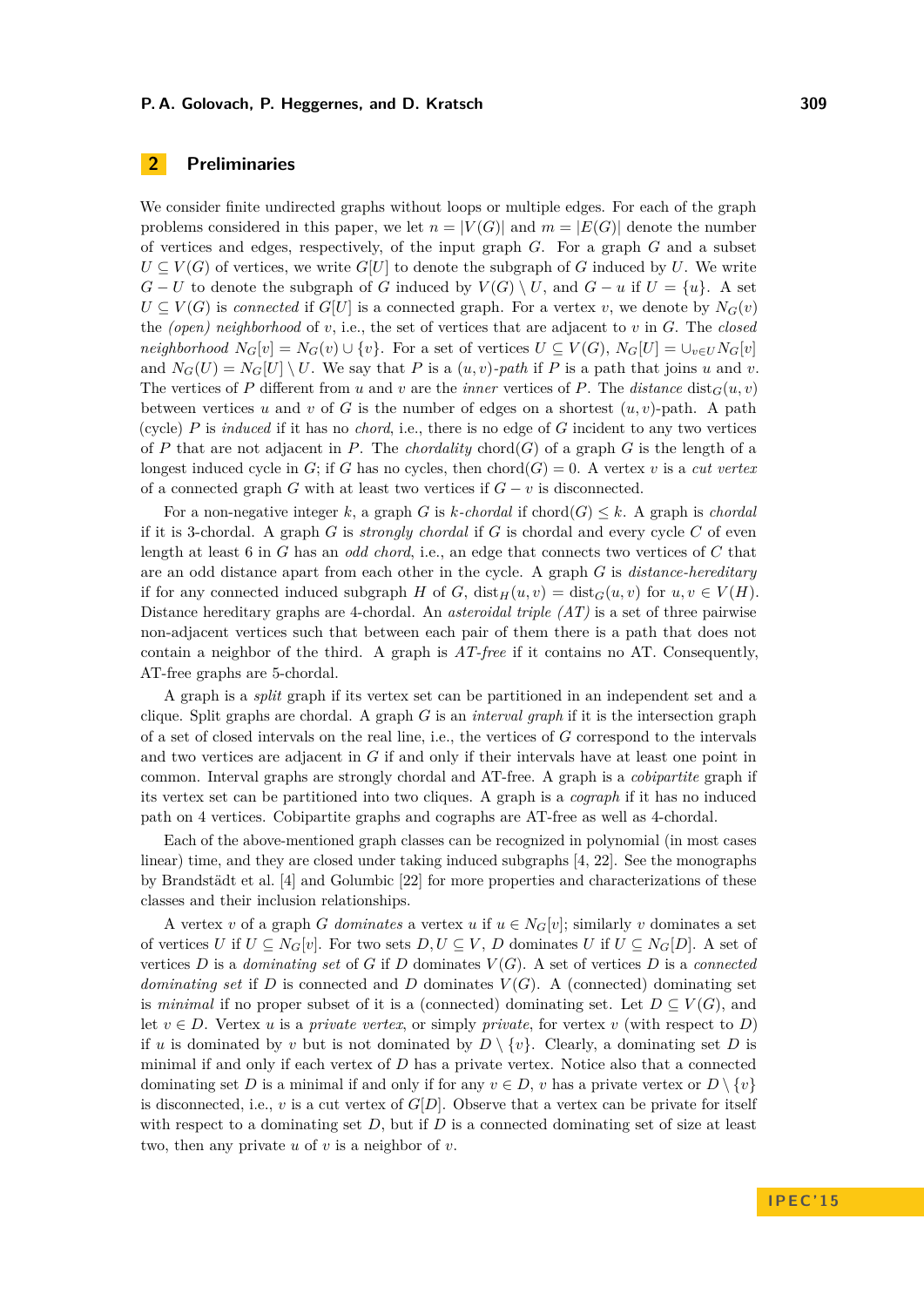For technical reasons, we also consider *red-blue domination*. Let {*R, B*} form a bipartition of the vertex set of a graph *G*. We refer to the vertices of *R* as the *red* vertices, the vertices of *B* as the *blue* vertices, and we say that *G* is a *red-blue graph*. A set of vertices  $D \subseteq R$  is a *red dominating set* if *D* dominates *B*, and *D* is *minimal* if no proper subset of it dominates *B*. It is straightforward to see that  $D \subseteq R$  is a minimal red dominating set if and only if *D* dominates *B* and each vertex of *D* has a private blue vertex.

We conclude this section by showing a lower bound for the maximum number of minimal connected dominating sets.

<span id="page-3-1"></span>**► Proposition 1.** *There are interval and distance-hereditary graphs with at least*  $3^{(n-2)/3}$ *minimal connected dominating sets.*

**Proof.** To obtain the bound for interval and distance-hereditary graphs, consider the graph *G* constructed as follows for a positive integer *k*.

For  $i \in \{1, \ldots, k\}$ , construct a triple of pairwise adjacent vertices  $T_i = \{x_i, y_i, z_i\}$ .

For  $i \in \{2, \ldots, k\}$ , join each vertex of  $T_{i-1}$  with every vertex of  $T_i$  by an edge.

Construct two vertices *u* and *v* and edges  $ux_1, uy_1, uz_1$  and  $vx_k, vy_k, vz_k$ .

Clearly, *G* has  $n = 3k + 2$  vertices. Notice that  $D \subset V(G)$  is a minimal connected dominating set of *G* if and only if  $u, v \notin D$  and  $|D \cap T_i| = 1$  for  $i \in \{1, ..., k\}$ . Therefore, *G* has  $3^k = 3^{(n-2)/3}$  minimal connected dominating sets. It remains to observe that *G* is both interval and distance-hereditary.

## **3 Chordal graphs**

In this section we shall heavily rely on minimal separators of graphs and minimal transversals of hypergraphs. A vertex set  $S \subseteq V$  is a *separator* of the graph  $G = (V, E)$  if  $G - S$  is disconnected. A component *C* of *G* − *S* is *full* if every vertex of *S* has a neighbor in *C*. A separator *S* of *G* is a *minimal separator* of *G* if *G* − *S* has at least two full components. Minimal separators of graphs have been studied intensively in the last twenty years. They play a crucial role in minimal triangulations, and in solving problems like treewidth and minimum fill-in. For more information we refer to [\[23\]](#page-11-16).

Let us start with a strong relationship between the minimal connected dominating sets of a graph and its minimal separators, established by Kante, Limouzy, Mary and Nourine [\[24\]](#page-11-17). First note that disconnected graphs have no connected dominating set, and all minimal connected dominating sets of a complete graph *G* are singletons  $\{v\}$  with  $v \in V(G)$ . Now we define the *minsep hypergraph*  $H = (V(H), E(H))$  of a graph  $G = (V, E)$ . The vertex set of *H* consists of all vertices of *G* belonging to some minimal separator of *G*, hence  $V(H) \subseteq V(G)$ . The hyperedges of *H* are exactly the minimal separators of *G*. Hence  $|E(H)|$  is the number of minimal separators of *G*. Recall that a transversal of a hypergraph *H* is a vertex set *T* ⊆ *V*(*H*) intersecting all hyperedges of *H*, i.e. *T* ∩ *A* ≠ ∅ for all *A* ∈ *E*(*H*). Furthermore a transversal is minimal if no proper subset of it is a transversal.

<span id="page-3-0"></span>▶ **Theorem 2** ([\[24\]](#page-11-17)). Let  $G = (V, E)$  be a connected and non complete graph. Then  $D ⊆ V$ *is a minimal connected dominating set of G if and only if D is a minimal transversal of the minsep hypergraph H of G.*

To enumerate the minimal transversals of the minsep hypergraph of chordal graphs, we will be relying on a branching algorithm and its analysis which is due to Fomin, Grandoni, Pyatkin and Stepanov [\[13\]](#page-11-4). The main result of their paper is that a graph has at most 1*.*7159*<sup>n</sup>* minimal dominating sets. The crucial result of the paper for us is the branching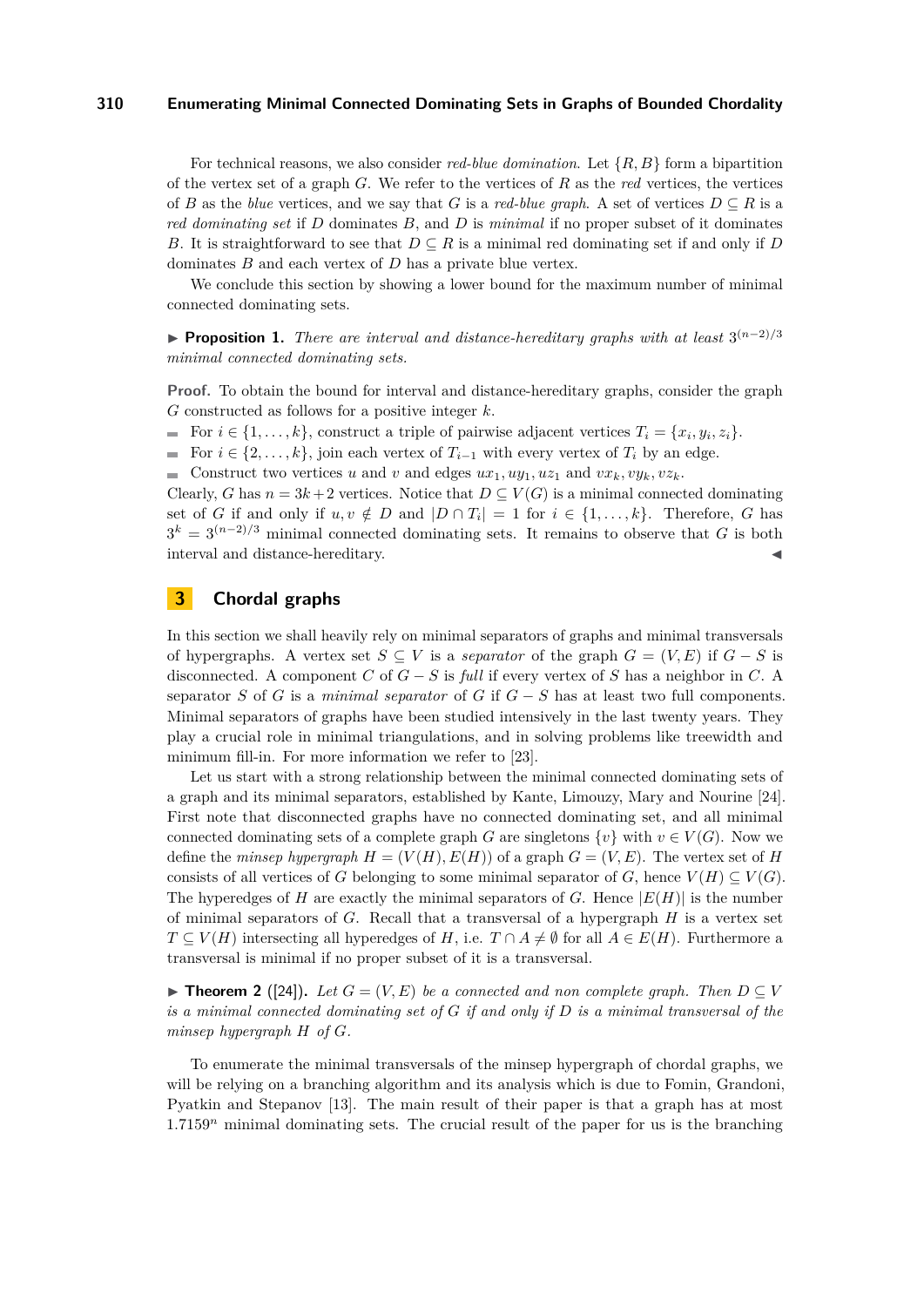algorithm to enumerate all minimal set covers of a set cover instance  $(\mathcal{U}, \mathcal{S})$ , where  $\mathcal{U}$  is a universe and  $S$  is a collection of subsets of  $U$ . When studying the algorithm and its analysis one observes that it can be applied to all set cover instances  $(\mathcal{U}, \mathcal{S})$ . Only at the very end of the analysis the obtained general bound is applied to the particular instances obtained from graphs satisfying  $|U| = |S|$ , which includes tailoring the weights to the case  $|U| = |S|$ . The interested reader may study Sections 3 and 4 of [\[13\]](#page-11-4) to find the following implicit result.

<span id="page-4-0"></span>**► Theorem 3** ([\[13\]](#page-11-4)). *A set cover instance*  $(U, S)$  *has*  $O^*(\lambda^{|U| + \alpha \cdot |S|})$  *minimal set covers, where*  $\lambda = 1.156154$  *and*  $\alpha = 2.720886$ *. These minimal set covers can be enumerated in time*  $O^*(\lambda^{|U| + \alpha |S|}).$ 

By Corollary [2](#page-3-0) we are interested in enumerating the minimal transversals of a hypergraph  $H = (V(H), E(H))$  with  $V(H) = \{v_1, v_2, \dots v_s\}$  and  $E(H) = \{E_1, E_2, \dots, E_t\}$  where  $E_j \subseteq$  $V(H)$  for all hyperedges  $E_i$ . It is well-known that enumerating the minimal transversals of a hypergraph *H* is equivalent to enumerating the minimal set covers of a set cover instance (corresponding to the dual hypergraph of *H*) constructed as follows. First we set  $\mathcal{U} = E(H)$ and then S is a collection of sets  $S(v_1), S(v_2), \ldots, S(v_s)$  such that for all  $i \in \{1, 2, \ldots, s\}$  the set  $S(v_i) \subseteq E(H)$  consists of all hyperedges  $E_j$  containing  $v_i$ . Consequently  $|\mathcal{U}| = |E(H)|$  and  $|S| = |V(H)|$ . By the construction enumerating the minimal set covers of the dual set cover instance  $(U, S)$  is equivalent to enumerating the minimal transversals of *H*. Consequently Theorem [3](#page-4-0) implies

<span id="page-4-1"></span>▶ **Corollary 4.** *A hypergraph*  $(V(H), E(H))$  *has*  $O<sup>*</sup>(\lambda^{|E(H)|+α·|V(H)|})$  *minimal transversals, where*  $\lambda = 1.156154$  *and*  $\alpha = 2.720886$ *. These minimal transversals can be enumerated in*  $time \ O^*(\lambda^{|E(H)| + \alpha|V(H)|}).$ 

Now we are ready to consider the enumeration of minimal connected dominating sets on chordal graphs.

 $\triangleright$  **Theorem 5.** *A chordal graph has*  $O(1.7159<sup>n</sup>)$  *minimal connected dominating sets, and these sets can be enumerated in time*  $O(1.7159<sup>n</sup>)$ *.* 

**Proof.** Note that every chordal graph has a simplicial vertex, and no simplicial vertex belongs to a minimal separator. Furthermore a chordal graph has at most *n* minimal separators. Now let *H* be the minsep hypergraph of a chordal graph *G*. Let  $s \geq 1$  be the number of maximal cliques containing a simplicial. Then  $|V(H)| \leq |V(G)| - s = n - s$  and  $|E(H)| \leq |V(G)| = n$ . By Corollary [4,](#page-4-1) the number of minimal transversals of *H* is  $O^*(\lambda^{|E(H)| + \alpha \cdot |V(H)|})$ . Hence we can upper bound (up to a polynomial factor) the running time of the algorithm enumerating the minimal transversals and the number of minimal transversals by

$$
\lambda^{|E(H)| + \alpha \cdot |V(H)|} \le \lambda^{(1+\alpha)n} < 1.7159^n.
$$

Consequently the number of minimal transversals of *H* is  $O(1.7159<sup>n</sup>)$ , and they can be enumerated in time  $O(1.7159<sup>n</sup>)$ . Finally by Corollary [2](#page-3-0) these minimal transversals are precisely the minimal connected dominating sets of *G*.

### **4 Split graphs and cobipartite graphs**

We denote a split graph by  $G = (C, I, E)$  to indicate that its vertex set  $V(G)$  can be partitioned into a clique *C* and an independent set *I*. The following simple lemma will be crucial for our branching algorithm.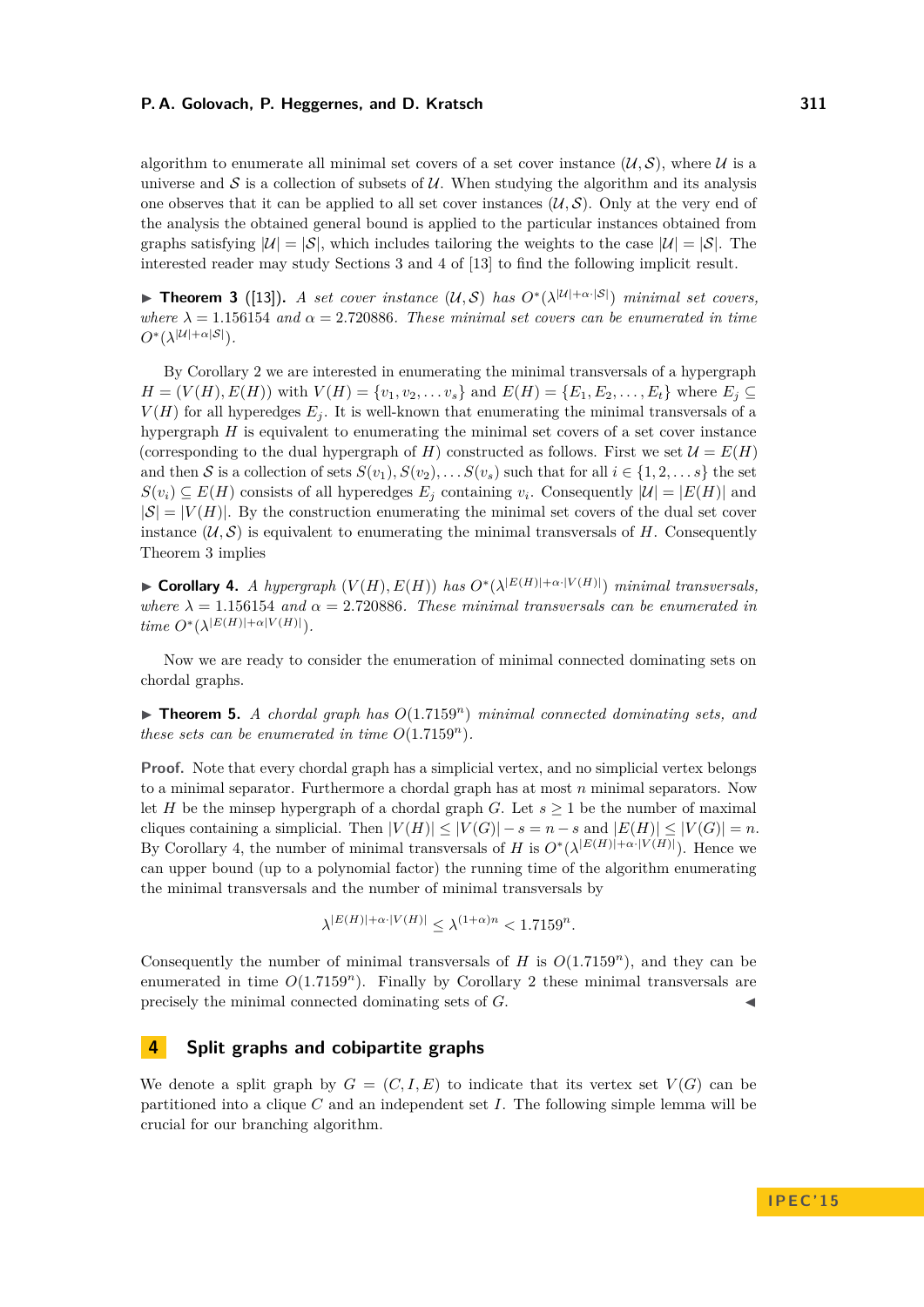<span id="page-5-0"></span> $\blacktriangleright$  **Lemma 6.** Let  $G = (C, I, E)$  be a split graph. Then D is a minimal connected dominating *set of G if and only if either*  $D \subseteq C$  *and D is minimal dominating set of G, or*  $|I| = 1$  *and*  $D = I$  *is a dominating set of G*.

**Proof.** Suppose  $|I| \geq 2$ . Then a minimal connected dominating set *D* of a split graph *G* cannot contain a vertex  $v \in I$  since this would imply  $w \in D$  for some  $w \in C$  being adjacent to *v*. But then  $D \setminus \{v\}$  would also be a connected dominating set, contradicting the minimality of  $D$ .

Couturier et al. have shown that the maximum number of minimal dominating sets in a split graph is  $3^{n/3}$ , and that these sets can be enumerated in time  $O^*(3^{n/3})$  [\[9\]](#page-11-6). Combined with Lemma [6,](#page-5-0) this implies that the same results hold for minimal connected dominating sets in split graphs. With a branching algorithm, given in the appendix, we are able to establish a significant improvement.

<span id="page-5-1"></span> $\triangleright$  **Theorem 7.** *A split graph has at most* 1.3803<sup>*n*</sup> *minimal connected dominating sets, and these can be enumerated in time*  $O(1.3803^n)$ .

Theorem [7](#page-5-1) implies an improvement on the number of minimal dominating sets for *n*-vertex cobipartite graphs. The previous best known bound is  $O(1.4511^n)$  [\[9\]](#page-11-6).

 $\triangleright$  **Corollary 8.** *A cobipartite graph has*  $O(1.3803^n)$  *minimal (connected) dominating sets,* and these sets can be enumerated in time  $O(1.3803^n)$ .

**Proof.** Let  $G = (C_1, C_2, E)$  be a cobipartite where its vertex set can be partitioned into cliques  $C_1$  and  $C_2$ . Let *D* be a minimal dominating set of  $G = (C_1, C_2, E)$ . Then  $D = \{x, y\}$ with  $x \in C_1$  and  $y \in C_2$ ,  $D \subseteq C_1$  or  $D \subseteq C_2$ . Hence with the exception of the  $O(n^2)$  minimal dominating sets  $D = \{x, y\}$ , all other minimal dominating sets are connected. There is a oneto-one relation of the minimal (connected) dominating sets of  $G = (C_1, C_2, E)$  being a subset of  $C_1$  and the minimal connected dominating sets of the split graph  $G = (C_1, C_2, E)$  obtained by transforming  $C_2$  into an independent set. Similarly, there is a one-to-one relation of the minimal (connected) dominating sets of  $G = (C_1, C_2, E)$  being a subset of  $C_2$  and the minimal connected dominating sets of the split graph  $G = (C_2, C_1, E)$  obtained by transforming  $C_1$ into an independent set. Hence the maximum number of minimal (connected) dominating sets of an *n*-vertex cobipartite graphs is equal to the maximum number of minimal connected dominating sets in an *n*-vertex split graph up to a polynomial factor. This together with Theorem [7](#page-5-1) implies the corollary.

The above one-to-one correspondence can also be used to obtain the best known lower bound for the maximum number of minimal connected dominating sets in an *n*-vertex split graph which is 1*.*3195*<sup>n</sup>*, based on a lower bound construction for cobipartite graphs given in [\[7\]](#page-11-5). The following corollary will be useful in the next section.

<span id="page-5-2"></span> $\triangleright$  **Corollary 9.** *A red-blue graph G has*  $O(1.3803^n)$  *minimal red dominating sets, and these can be enumerated in time*  $O(1.3803^n)$ .

**Proof.** Let  $G = (R, B, E)$  be a red-blue graph. We construct a split graph  $G' = (R, B, E)$ with clique *R* and independent set *B*. Then there is a one-to-one relation between the minimal red dominating sets of the red-blue graph *G* and the minimal connected dominating sets of the split graph  $G$ . Using this and Theorem  $7$  we get the result.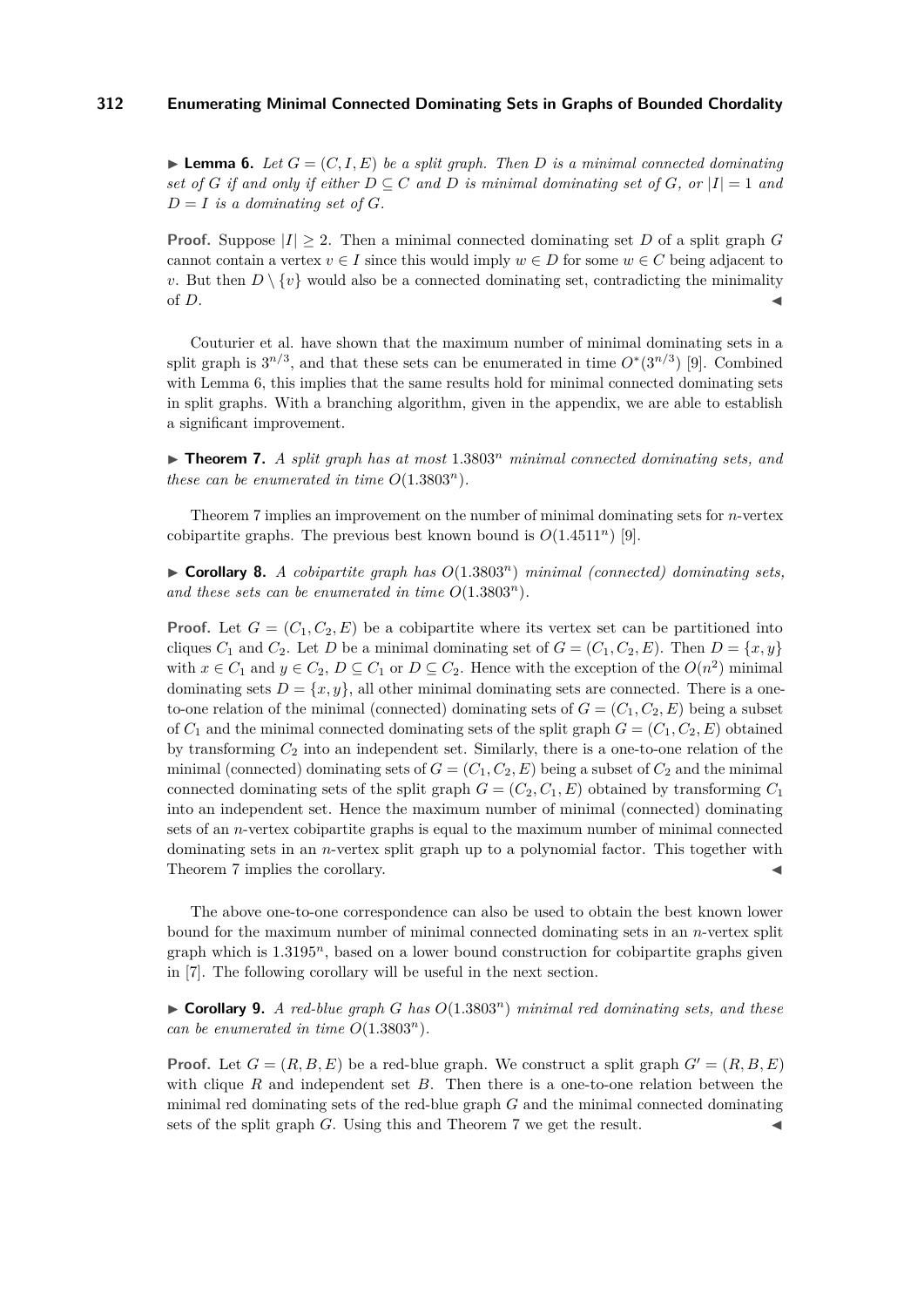# **5 AT-free graphs**

We need the following folklore observation about the number of induced paths.

<span id="page-6-0"></span>▶ **Lemma 10.** For every pair of vertices *u* and *v* of a graph *G*, *G* has at most  $3^{(n-2)/3}$ *induced*  $(u, v)$ -paths, and these paths can be enumerated in time  $O^*(3^{n/3})$ .

Using Lemma [10,](#page-6-0) we can obtain the tight upper bound for the number of minimal connected dominating sets for interval graphs. Let *G* be an interval graph with at least two non-adjacent vertices. Consider an interval model of *G*, i.e., a collection of closed intervals on the real line corresponding to the vertices of *G* such that two vertices are adjacent in *G* if and only if their intervals intersect. Let *u* be the vertex of *G* corresponding to an interval with the leftmost right end-point and let *v* be the vertex corresponding to an interval with the rightmost left end-point. Notice that  $u \neq v$  and *u* and *v* are not adjacent, because *G* is not a complete graph. It can be shown that  $D \subseteq V(G)$  is a minimal connected dominating set of *G* if and only if *D* is the set of inner vertices of an induced (*u, v*)-path. This observation together with Lemma [10](#page-6-0) immediately imply the following proposition.

**► Proposition 11.** An interval graph has at most  $3^{(n-2)/3}$  minimal connected dominating *sets, and these sets can be enumerated in time*  $O^*(3^{n/3})$ *.* 

Proposition [1](#page-3-1) shows that the bound is tight. To extend it to AT-free graphs we need some additional terminology and auxiliary results. A path *P* in a graph *G* is a *dominating path* if  $V(P)$  is a dominating set of *G*. A pair of vertices  $\{u, v\}$  of *G* is a *dominating pair* if any  $(u, v)$ -path in  $G$  is a dominating path.

<span id="page-6-1"></span>▶ **Lemma 12** ([\[6\]](#page-11-18)). *Every connected AT-free graph has a dominating pair.* 

We show the following properties of minimal connected dominating sets of AT-free graphs. Notice that if  $D$  is a connected dominating set of a graph  $G$ , then  $G[D]$  is a connected AT-free graph and, therefore, *G*[*D*] has a dominating pair by Lemma [12.](#page-6-1)

<span id="page-6-2"></span> $\blacktriangleright$  **Lemma 13.** Let D be a minimal connected dominating set of an AT-free graph G. Let  $\{u, v\}$  be a dominating pair of  $H = G[D]$  and suppose that  $P = v_1 \dots v_k$ , where  $u = v_1$  and  $v = v_k$ , is a shortest  $(u, v)$ -path in H. Let  $X_1 = N_G({v_1, v_2}) \setminus N_G[v_4], X_2 = N_G({v_{k-1}, v_k}) \setminus N_G[v_4]$  $N_G[v_{k-3}], Y_1 = N_G(X_1) \setminus N_G[\{v_1, \ldots, v_4\}]$  and  $Y_2 = N_G(X_2) \setminus N_G[\{v_{k-3}, \ldots, v_k\}].$  Then  $D \subseteq N_G[V(P)]$  *and if*  $k \geq 6$ *, the following holds:* 

- (i)  $D ⊆ V(P) ∪ X_1 ∪ X_2$
- (ii) for the  $(v_6, v_k)$ -subpath  $P_1$  of  $P$ ,  $V(P_1) \cap N_G[\{v_1, \ldots, v_4\} \cup Y_1] = \emptyset$ , and for the  $(v_1, v_{k-5})$ - $\{ \text{subpath } P_2 \text{ of } P, V(P_2) \cap N_G[\{v_{k-3}, \ldots, v_k\} \cup Y_2] \} = \emptyset.$

Proof omitted for lack of space.

Now we are ready to enumerate the minimal connected dominating sets of AT-free graphs.

**► Theorem 14.** An AT-free graph has  $O^*(3^{(n-2)/3})$  minimal connected dominating sets, and *these sets can be enumerated in time*  $O^*(3^{n/3})$ *.* 

**Proof.** First, we show that there are at most  $3^{n/3} \cdot n^9$  minimal connected dominating sets *D* such that  $H = G[D]$  has a dominating pair  $\{u, v\}$  with  $dist_G(u, v) \leq 8$  and enumerate these sets. Consider all the at most  $\binom{n}{1} + \ldots + \binom{n}{9} \leq n^9$  possible choices of a pair of vertices  $\{u, v\}$  and an induced path  $P = v_1 \dots v_k$  with  $u = v_1$  and  $v = v_k$  such that  $k \leq 9$ . For each  $\{u, v\}$  and P we enumerate the minimal connected dominating sets D such that  $\{u, v\}$  is a dominating pair in  $H = G[D]$  and P is a shortest  $(u, v)$ -path in H.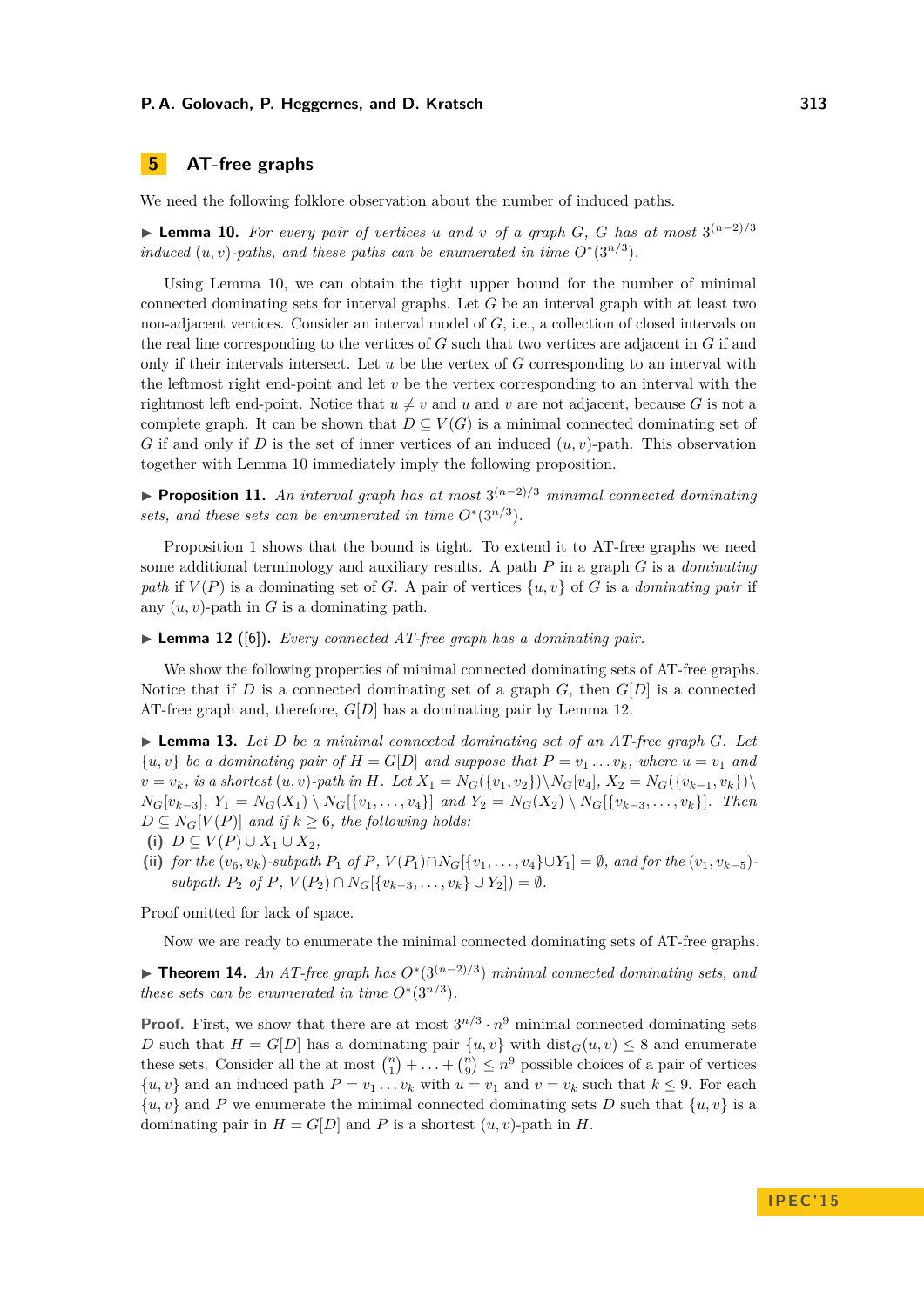Let *P* be any induced path  $P = v_1 \ldots v_k$  with  $u = v_1$  and  $v = v_k$  such that  $k \leq 9$ . Consider the red-blue graph  $G' = G - V(P)$ , where the set of red vertices is  $R = N_G(V(P))$ and the set of blue vertices is  $B = V(G') \setminus R$ . Let *D* be a minimal connected dominating set of *G* such that  $\{u, v\}$  is a dominating pair of  $H = G[D]$  and *P* is a shortest  $(u, v)$ -path in *H*. By Lemma [13,](#page-6-2)  $D \subseteq N_G[V(P)]$ . It is straightforward to see that  $D \setminus V(P)$  is a red dominating set of *G*<sup> $\prime$ </sup> that dominates all blue vertices and by minimality,  $D \setminus V(P)$  is a minimal red dominating set. By Corollary [9,](#page-5-2) there are at most  $1.3803^{|V(G')|} \leq 3^{n/3}$  such sets D and they can be enumerated in time  $O(3^{n/3})$ . We obtain that there are at most  $3^{n/3} \cdot n^9$ minimal connected dominating sets *D* such that  $H = G[D]$  has a dominating pair  $\{u, v\}$ with  $dist_G(u, v) \leq 8$ , and these sets can be enumerated in time  $O(3^{n/3} \cdot n^9)$ .

Now we enumerate minimal connected dominating sets *D* such that  $H = G[D]$  has a dominating pair  $\{u, v\}$  with  $dist_G(u, v) \geq 9$ . Consider all the at most  $\binom{n}{1} + \ldots + \binom{n}{10} \leq n^{10}$ possible choices of a pair of vertices  $\{u, v\}$  and 2 disjoint induced paths  $P_1 = x_1 \dots x_5$  and  $P_2 = y_1 \ldots y_5$  with  $u = x_1$  and  $v = y_5$ . For each  $\{u, v\}$ ,  $P_1$  and  $P_2$  we enumerate the minimal connected dominating sets *D* such that  $\{u, v\}$  is a dominating pair in  $H = G[D]$  and *H* has a shortest  $(u, v)$ -path  $P = v_1 \dots v_k$  such that  $v_i = x_i$  for  $i \in \{1, \dots, 5\}$  and  $v_i = y_{i+5-k}$  for  $i \in \{k-4, \ldots, k\}.$ 

Denote by  $X_1 = N_G({x_1, x_2}) \setminus N_G[x_4], X_2 = N_G({y_4, y_5}) \setminus N_G[y_2], Y_1 = N_G(X_1) \setminus N_G[y_1]$  $N_G[\{x_1, ..., x_4\}]$  and  $Y_2 = N_G(X_2) \setminus N_G[\{y_2, ..., y_5\}]$ . Consider the red-blue graph  $G_1 =$  $G[X_1 \cup X_2 \cup Y_1 \cup Y_2]$ , where the set of red vertices  $R = X_1 \cup X_2$  and the set of blue vertices  $B = Y_1 \cup Y_2$ . Let  $n_1 = |V(G_1)|$ . Let *D* be a minimal connected dominating set of *G* such that  $\{u, v\}$  is a dominating pair of  $H = G[D]$  and P is a shortest  $(u, v)$ -path in H. By Lemma [13,](#page-6-2)  $D \subseteq N_G[V(P)]$  and  $D' = D \setminus V(P) \subseteq X_1 \cup X_2$  is a red dominating set of  $G_1$ that dominates all blue vertices and by minimality,  $D'$  is a minimal red dominating set. By Corollary [9,](#page-5-2) there are at most  $1.3803^{n_1} \leq 3^{n_1/3}$  minimal red dominating sets in  $G_1$ , and they can be enumerated in time  $O(3^{n_1/3})$ .

Let  $G_2 = G - (V(G_1) \cup \{x_1, \ldots, x_4\} \cup \{y_2, \ldots, y_5\})$  and let  $n_2 = |V(G_2)|$ . By Lemma [13,](#page-6-2) the  $(v_5, v_{k-4})$ -subpath of *P* is an induced  $(x_5, y_1)$ -path in  $G_2$ . By Lemma [10,](#page-6-0) there are at most  $3^{(n_2-2)/3}$  such paths, and they can be enumerated in time  $O^*(3^{n_2/3})$ .

Since  $D = D' \cup V(P)$ , we obtain that there are at most  $3^{n_1/3} \cdot 3^{(n_2-1)/3} \leq 3^{(n_1+n_2)/3} \leq 3^{n/3}$ minimal connected dominating sets *D* with the dominating pair  $\{u, v\}$  in  $H = G[D]$  and such that *H* has a shortest  $(u, v)$ -path  $P = v_1 \dots v_k$  such that  $v_i = x_i$  for  $i \in \{1, \dots, 5\}$ and  $v_i = y_{i+5-k}$  for  $i \in \{k-4,\ldots,k\}$ . Moreover, these sets can be enumerated in time  $O(3^{n/3})$ . It follows that there are at most  $3^{n/3} \cdot n^{10}$  minimal connected dominating sets *D* such that  $H = G[D]$  has a dominating pair  $\{u, v\}$  with  $dist_G(u, v) \geq 9$ , and these sets can be enumerated in time  $O(3^{n/3} \cdot n^{10})$ .

We conclude that *G* has at most  $3^{n/3} \cdot (n^{10} + n^9)$  minimal connected dominating sets that can be enumerated in time  $O^*(3^{n/3})$  $\blacksquare$ ).

Proposition [1](#page-3-1) implies that the bound for AT-free graphs is tight up to a polynomial factor.

## **6 Strongly chordal graphs**

A vertex *u* of a graph *G* is *simple* if for any two neighbors *x* and *y*,  $N_G[x] \subseteq N_G[y]$  or  $N_G[y] \subseteq N_G[x]$ . In other words, the closed neighborhoods of the neighbors of *u* are linearly ordered by inclusion. An ordering  $v_1, \ldots, v_n$  of  $V(G)$  is a *simple elimination ordering* if for each  $i \in \{1, \ldots, n\}$ ,  $v_i$  is a simple vertex of  $G[\{x_i, \ldots, x_n\}]$ .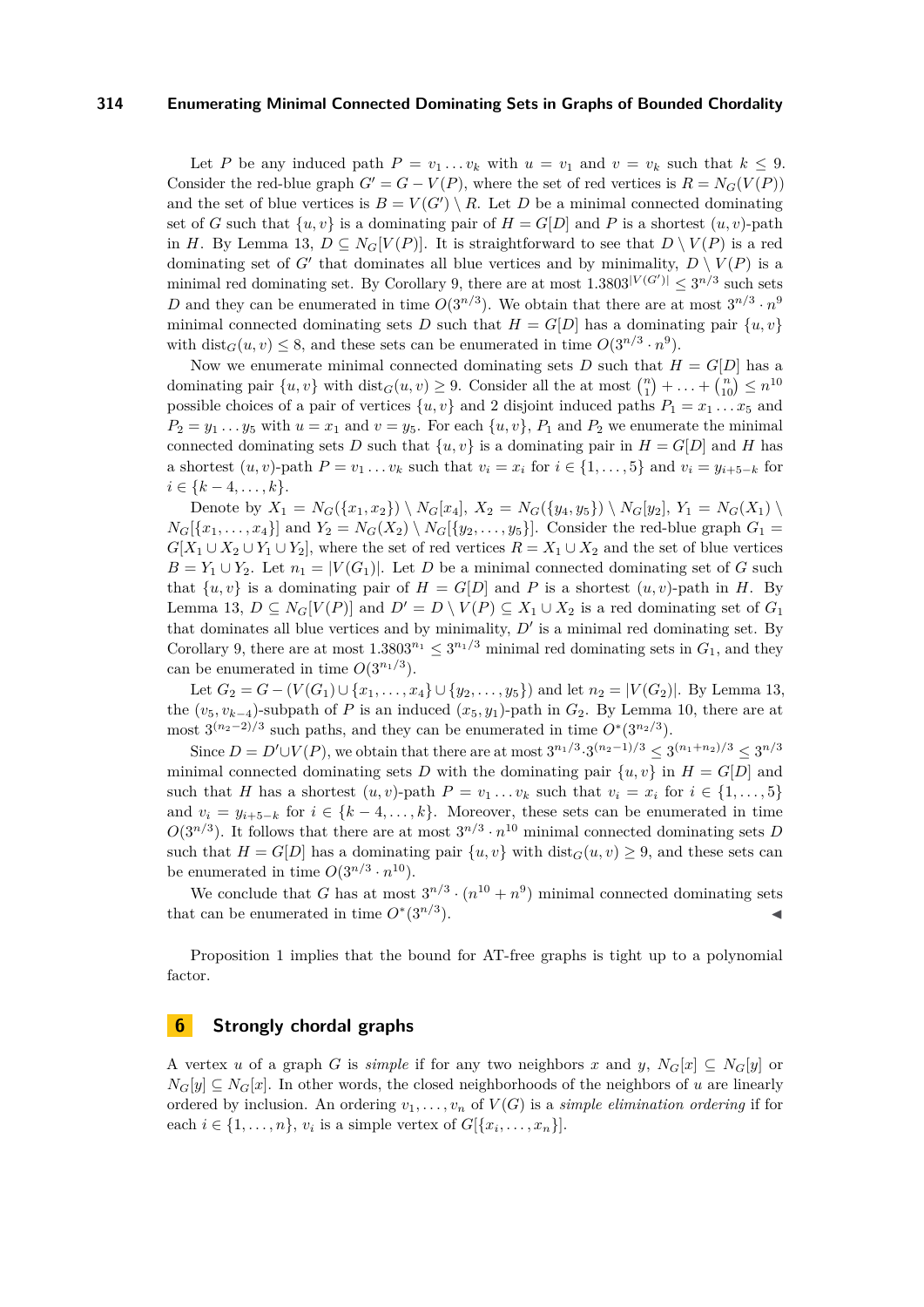<span id="page-8-0"></span>**Lemma 15** ([\[11\]](#page-11-19)). A graph is strongly chordal if and only if it has a simple elimination *ordering.*

 $\triangleright$  **Theorem 16.** *A strongly chordal graph has at most*  $3^{n/3}$  *minimal connected dominating sets, and these set can be enumerated in time*  $O^*(3^{n/3})$ *.* 

**Proof.** We consider the following EnumCDS(*H, X*) algorithm that for a connected induced subgraph *H* of *G* and a set of vertices  $X \subseteq V(G)$  enumerates the minimal connected dominating sets *D* of *G* such that  $X \subseteq D$ ,  $D \cap (V(G) \setminus V(H)) = X \cap (V(G) \setminus V(H))$  and  $D \cap V(H)$  is a connected dominating set of *H*. This is a branching algorithm based on the property that any strongly chordal graph has a simple vertex by Lemma [15.](#page-8-0) If *G* is disconnected, then *G* has no connected dominating set. Assume that *G* is connected.

EnumCDS(*H, X*)

- 1. If  $X \cap V(H)$  is a connected dominating set of *H*, then return *X* if *X* is a minimal connected dominating set of *G* and stop.
- **2.** If *H* is a complete graph, then for each  $v \in V(H)$ , return  $X \cup \{v\}$ , and stop.
- **3.** Consider a simple vertex  $u \in V(H)$ , and for each  $v \in N_H(u)$ , let  $H' = H (N_H[u] \setminus \{v\})$ ,  $X' = X \cup \{v\}$  and call ENUMCDS(*H', X'*).

We call  $\text{EnumCDS}(G, \emptyset)$  to enumerate minimal connected dominating sets of G.

The correctness of the algorithm is proved via the following claim, whose proof is given in the appendix.

**Claim (\*).** Suppose that D is a minimal connected dominating set of  $G$ ,  $X \subseteq D$  and H is *a connected induced subgraph G such that*

- (i)  $D \cap (V(G) \setminus V(H)) = X \cap (V(G) \setminus V(H))$  and *X* dominates  $V(G) \setminus V(H)$ ,
- (ii) any vertex  $w$  of  $H$  dominated by  $X$  in  $G$  is dominated by  $X \cap V(H)$  in  $H$  and, moreover, *if w is dominated by a vertex of a component F of G*[*X*]*, then w is dominated by*  $V(F) \cap V(H)$ ,
- (iii) *for any component*  $F$  *of*  $G[X]$ ,  $V(H) \cap V(F) \neq \emptyset$  *and*  $G[V(F) \cap V(H)]$  *is a component*  $of$   $G[X \cap V(H)]$ .

*Then*

- **(a)** if  $X \cap V(H)$  is a connected dominating set of H, then  $X = D$ .
- **(b)** *otherwise, if H is a clique, then*  $D = X \cup \{v\}$  *for some*  $v \in V(H)$ *,*
- (c) *otherwise, if u is a simple vertex of H, then there is*  $v \in N_H(u)$  *such that*  $X' = X \cup \{v\} \subseteq$ *D* and (i)–(iii) are fulfilled for  $H' = H - (N_H[u] \setminus \{v\})$  and  $X'$ .

Observe that the conditions (i)–(iii) of Claim (\*) are fulfilled for  $H = G$  and  $X = \emptyset$ . Applying Claim (∗) recursively, we obtain that for any minimal connected dominating set *D* of *G*, ENUMCDS(*G,*  $\emptyset$ ) outputs *D* at least once, i.e., ENUMCDS(*G,*  $\emptyset$ ) enumerates the minimal connected dominating sets.

To obtain an upper bound for the number of minimal connected dominating sets, it is sufficient to upper bound the number of leaves in the search tree produced by EnumCDS. Notice that when we perform branching on Step 3 of EnumCDS for a simple vertex *u* with  $d = d_H(u)$ , we get *d* branches and in each branch we call ENUMCDS for a graph with  $|V(H)| - d$  vertices. By standard arguments (see, e.g., [\[16\]](#page-11-20)), we obtain that the search tree for *G* has at most  $3^{n/3}$  leaves. Hence, *G* has at most  $3^{n/3}$  minimal connected dominating sets.

To complete the proof, notice that it is known that a simple elimination ordering of a strongly chordal graph can be found in polynomial time (see, e.g., [\[2,](#page-10-2) [4\]](#page-10-1)). Observe also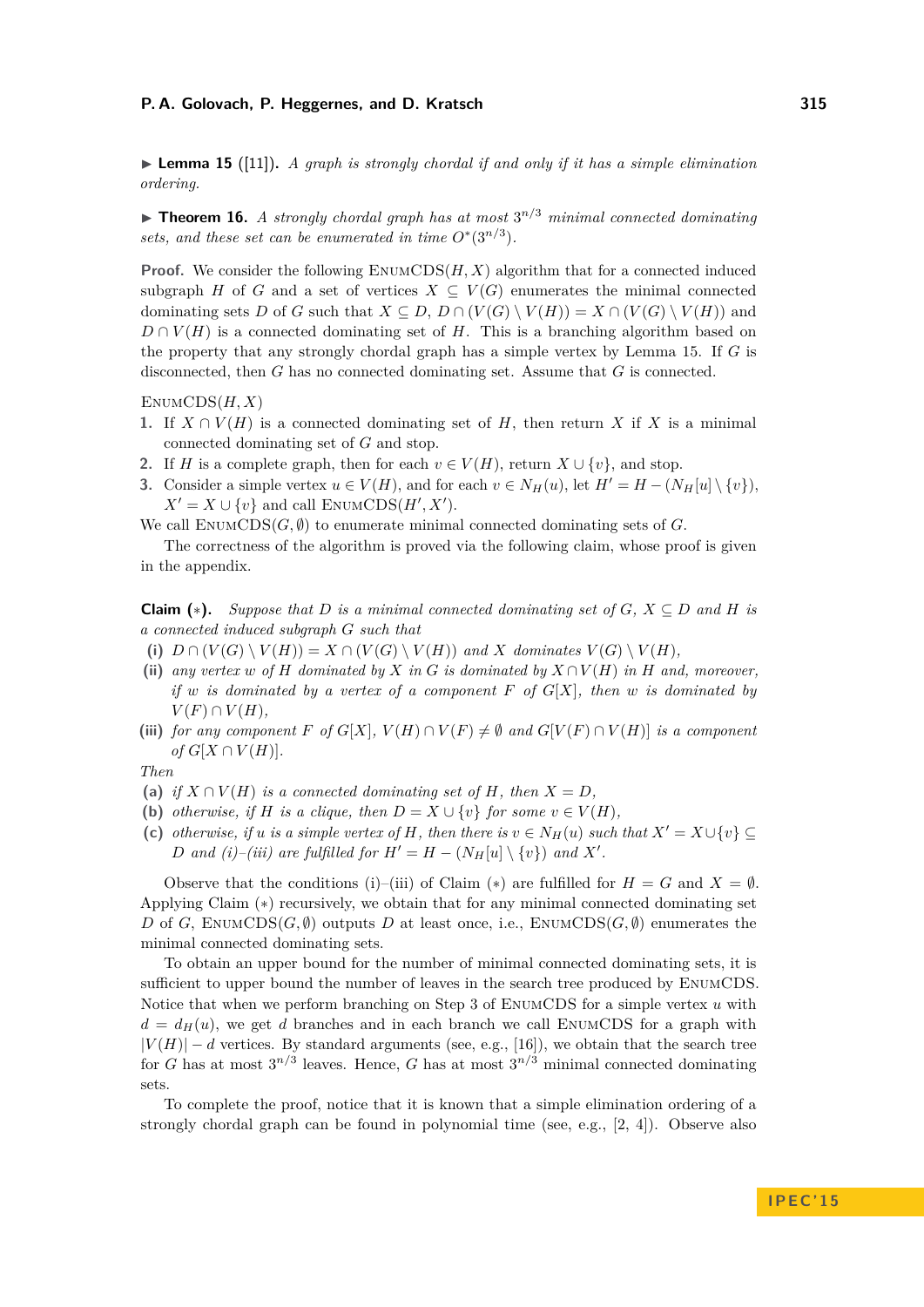that for any induced subgraph  $H$  of  $G$ , the ordering of its vertices induced by the simple elimination ordering for *G* is a simple elimination ordering. As each step of EnumCDS can be done in linear time, we conclude that ENUMCDS runs in time  $O^*(3^{n/3})$  $\blacksquare$ ).

As the class of interval graphs is a subclass of the strongly chordal graphs, the bound  $3^{n/3}$  is tight by Proposition [1.](#page-3-1)

## **7 Distance-hereditary graphs**

First we observe that the number of minimal connected dominating sets of a cograph is polynomial. The proof of Proposition [17](#page-9-0) is given in the appendix.

<span id="page-9-0"></span>**Proposition 17.** A cograph G with at least 3 vertices has at most  $m = |E(G)|$  minimal *connected dominating sets, and these can be enumerated in time*  $O(m)$ *.* 

Notice that this bound is tight, e.g., for complete bipartite graphs. Now we consider distance-hereditary graphs. First, we need some additional terminology.

Let *G* be a connected graph and  $u \in V(G)$ . Denote by  $L_0(u), \ldots, L_{s(u)}(u)$  the levels in the breadth-first search (BFS) of *G* starting at *u*. Hence for all  $i \in \{0, \ldots, s(u)\}, L_i(u) =$  $\{v \in V(G) \mid \text{dist}_G(u, v) = i\}.$  Clearly, the number of levels in this decomposition is  $s(u) + 1$ . For  $i \in \{1, \ldots, s(u)\}$ , we denote by  $\mathcal{G}_i(u)$  the set of components of  $G[L_i(u) \cup \ldots \cup L_{s(u)}(u)]$ , and  $\mathcal{G}(u) = \bigcup_{i=1}^{s(u)} \mathcal{G}_i(u)$ . Let  $H \in \mathcal{G}_i(u)$  and  $B = N_G(V(H))$ . Clearly,  $B \subseteq L_{i-1}(u)$ . We say that *B* is the *boundary of H* in  $L_{i-1}(u)$ . For  $i \in \{0, \ldots, s(u) - 1\}$ ,  $\mathcal{B}_i(u)$  is the set of boundaries in  $L_i(u)$  of the graphs of  $\mathcal{G}_{i+1}(u)$  and  $\mathcal{B}(u) = \cup_{i=0}^{s(u)-1} \mathcal{B}_i(u)$ .

<span id="page-9-2"></span>**Lemma 18** ([\[3,](#page-10-3) [10\]](#page-11-21)). A connected graph G is distance-hereditary if and only if for any *vertex*  $u \in V(G)$ *, any*  $H \in \mathcal{G}(u)$  *with the boundary B, the following holds:*  $N_G(u) \cap V(H) =$  $N_G(v) \cap V(H)$  *for*  $u, v \in B$ *.* 

We also need the next observation that is implicit in [\[3,](#page-10-3) [10\]](#page-11-21) but also can be easily proved directly.

<span id="page-9-1"></span>▶ **Lemma 19** ([\[3,](#page-10-3) [10\]](#page-11-21)). Let *G* be a connected distance hereditary graph and  $u \in V(G)$ . Then *for any*  $B_1, B_2 \in \mathcal{B}(u)$ *, either*  $B_1 \cap B_2 = \emptyset$  *or*  $B_1 \subseteq B_2$  *or*  $B_2 \subseteq B_1$ *.* 

For a graph *G* and  $u \in V(G)$ , denote by  $\mathcal{B}'(u)$  the set of inclusion minimal sets of  $\mathcal{B}(u)$ . Notice that by Lemma [19,](#page-9-1) the sets of  $\mathcal{B}'(u)$  are pairwise disjoint if G is distance-hereditary. The enumeration of minimal connected dominating sets for distance-hereditary graphs is based on the following lemma.

<span id="page-9-3"></span>**► Lemma 20.** Let *G* be a distance hereditary graph with at least two vertices and  $u \in V(G)$ . *Then for any minimal connected dominating set <i>D* with  $u \in D$ ,  $D \subseteq \bigcup_{B \in \mathcal{B}'(u)} B$  and  $|B \cap D| = 1$  *for*  $B \subseteq \mathcal{B}'(u)$ *.* 

**Proof.** Let  $H \in \mathcal{G}(u)$  and let  $B \in \mathcal{B}(u)$  be its boundary. If  $v \in V(H) \cap D \neq \emptyset$ , then  $B \cap D \neq \emptyset$ , because  $G[D]$  has an  $(u, v)$ -path and this path has a vertex of *B*. If  $V(H) \cap D = \emptyset$ , then *D* has a vertex *v* that dominates a vertex of *H*. Clearly,  $v \in B$ . We conclude that for each  $B \in \mathcal{B}'(u), |B \cap D| \geq 1.$ 

Since  $n \geq 2$ ,  $s(u) \geq 1$  and, therefore,  $\mathcal{G}(u) \neq \emptyset$  and  $\mathcal{B}'(u) \neq \emptyset$ . In particular  $\{u\} \in \mathcal{B}'(u)$ . Recall that the sets of  $\mathcal{B}'(u)$  are pairwise disjoint. Hence, there is a  $D' \subseteq D$  such that  $D \subseteq \bigcup_{B \in \mathcal{B}'(u)} B$  and  $|B \cap D| = 1$  for  $B \subseteq \mathcal{B}'(u)$ . If  $H \in \mathcal{G}_i(u)$  for  $i \in \{1, \ldots, s(u)\}$ , then any vertex of its boundary dominates  $V(H) \cap L_i(u)$  by Lemma [18.](#page-9-2) Therefore, for each  $H \in \mathcal{G}_i(u)$ ,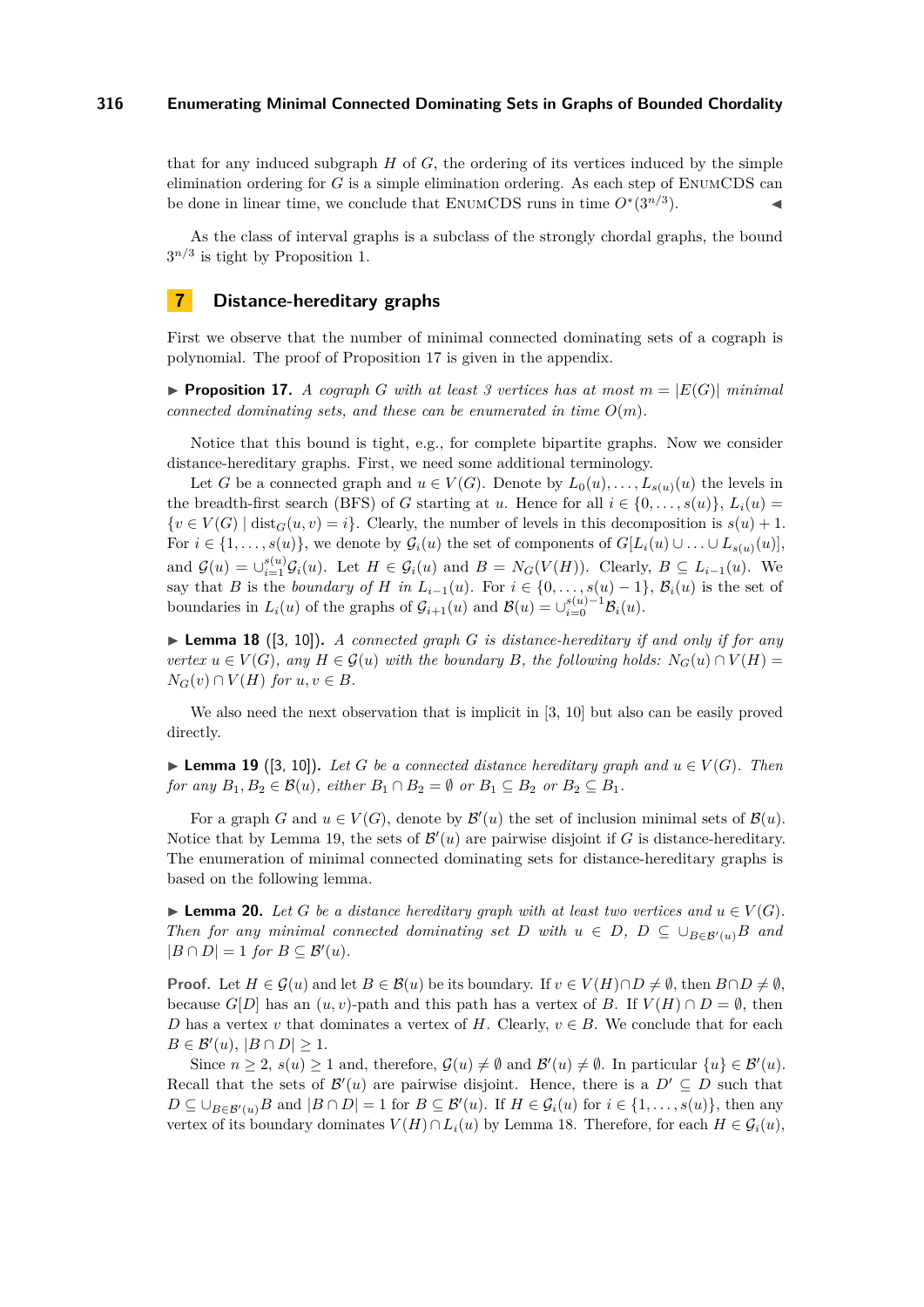the vertices of  $V(H) \cap L_i(u)$  are dominated. Hence,  $D'$  is a dominating set. Because for each  $v \in D'$ ,  $G[D']$  has a  $(u, v)$ -path by Lemma [18,](#page-9-2)  $D'$  is a connected dominating set. By minimality, we obtain that  $D = D'$ . . J

**Findmergeright** Theorem 21. A distance-hereditary graph has at most  $3^{n/3} \cdot n$  minimal connected domin*ating sets, and these sets can be enumerated in time*  $O^*(3^{n/3})$ *.* 

**Proof.** If *G* is disconnected, it has no connected dominating set. If  $n = 1$ , then *G* has one connected dominating set and  $1 \leq 3^{n/3} \cdot n$ . Suppose that *G* is a connected graph and  $n \geq 2$ . For each  $u \in V(G)$ , *G* has at most  $\prod_{B \in \mathcal{B}'(u)} |B|$  sets  $D \subseteq \bigcup_{B \in \mathcal{B}'(u)} B$  such that  $|D \cap B| = 1$ for  $B \in \mathcal{B}'(u)$ . By Lemma [20,](#page-9-3) *G* has at most  $\prod_{B \in \mathcal{B}'(u)} |B|$  minimal connected dominating sets containing *u*. Because the sets of  $\mathcal{B}'(u)$  are pairwise disjoint,  $\sum_{B \in \mathcal{B}'(u)} |B| \leq n$ . It is well known (see, e.g., [\[16\]](#page-11-20)) that  $\prod_{B \in \mathcal{B}'(u)} |B| \leq 3^{n/3}$  in this case. We obtain that the total number of minimal connected dominating sets is at most

$$
\sum_{u \in V(G)} \prod_{B \in \mathcal{B}'(u)} |B| \le 3^{n/3} \cdot n.
$$

It is trivial to enumerate minimal connected dominating sets if  $G$  is disconnected or  $n = 1$ . To enumerate minimal connected dominating sets of a connected graph  $G$  with  $n \geq 2$ , we consider all possible choices of a vertex *u*. For each *u*, we perform the breadth-first search from *u* that can be done in linear time, and in time  $O(nm)$  construct  $\mathcal{B}'(u)$ . Then the sets  $D \subseteq \bigcup_{B \in \mathcal{B}'(u)} B$  such that  $|D \cap B| = 1$  for  $B \in \mathcal{B}'(u)$  can be enumerated in straightforward way in time  $O^*(3^{n/3})$ . Hence, the total running time is  $O^*(3^{n/3})$  $\blacksquare$ ).

By Proposition [1](#page-3-1) the obtained upper bound for distance-hereditary graphs is tight up to factor *n*.

## **8 Open questions**

The most challenging question concernes the maximum number of minimal connected dominating sets in an *n*-vertex graph. No upper bound  $c^n$  with  $c < 2$  is known; neither such an enumeration algorithm was achieved nor could it be achieved by combinatorics. The large gap between lower bound  $3^{n/3}$  and upper bound  $2^n$  is astonishing. Let us mention that it seems unlikely that the maximum number of minimal connected dominating sets in an *n*-vertex graph is upper bounded by  $3^{n/3}$ . If this were the case and the upper bound could be obtained by an enumeration algorithm, then this would drastically improve the running time of the best algorithm solving the minimum connected dominating set problem from  $O(1.8619^n)$  to  $O(1.4423^n)$ .

**References**

<span id="page-10-0"></span>**<sup>1</sup>** Faisal N. Abu-Khzam, Amer E. Mouawad, and Mathieu Liedloff. An exact algorithm for connected red-blue dominating set. *J. Discrete Algorithms*, 9(3):252–262, 2011.

<span id="page-10-2"></span>**<sup>2</sup>** Richard P. Anstee and Martin Farber. Characterizations of totally balanced matrices. *J. Algorithms*, 5(2):215–230, 1984.

<span id="page-10-3"></span>**<sup>3</sup>** Hans-Jürgen Bandelt and Henry Martyn Mulder. Distance-hereditary graphs. *J. Comb. Theory, Ser. B*, 41(2):182–208, 1986.

<span id="page-10-1"></span>**<sup>4</sup>** Andreas Brandstädt, Van Bang Le, and Jeremy P. Spinrad. *Graph classes: a survey*. SIAM Monographs on Discrete Mathematics and Applications. Society for Industrial and Applied Mathematics (SIAM), Philadelphia, PA, 1999.